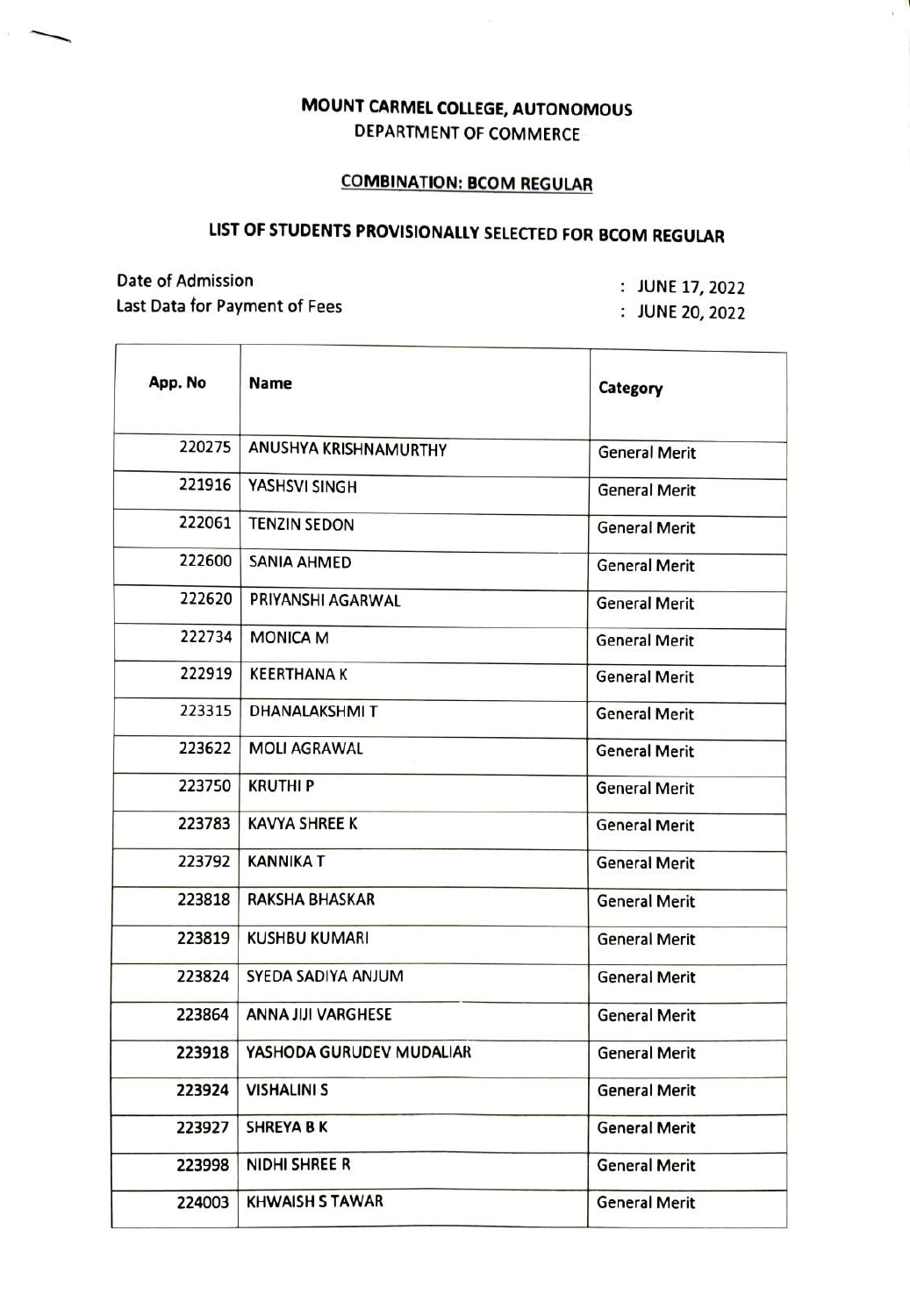| 224004 | <b>SANA HAJIRA</b>           | <b>General Merit</b> |
|--------|------------------------------|----------------------|
| 224074 | NISHITA.P                    | <b>General Merit</b> |
| 224118 | <b>ANN ISABEL MICHAEL</b>    | <b>General Merit</b> |
| 224128 | ANURADHA MAITHREYI MANGIPUDI | <b>General Merit</b> |
| 224161 | RIYA KAMLESH PORWAL          | <b>General Merit</b> |
| 224217 | <b>RAINEE KAKKAR</b>         | <b>General Merit</b> |
| 224223 | M L MAHALAKSHMI              | <b>General Merit</b> |
| 224231 | <b>DAISY BERTILLA</b>        | <b>General Merit</b> |
| 224234 | <b>VISHRUDHA A S</b>         | <b>General Merit</b> |
| 224244 | <b>RAYEESA AKRAM</b>         | <b>General Merit</b> |
| 224276 | <b>MUSKAN</b>                | <b>General Merit</b> |
| 224283 | POOJA.M                      | <b>General Merit</b> |
| 224304 | SAI SRIYA MUMMADI            | <b>General Merit</b> |
| 224308 | <b>RICHA TULSHIYAN</b>       | <b>General Merit</b> |
| 224323 | <b>ESHWARI.S</b>             | <b>General Merit</b> |
| 224369 | <b>MANSI KIRAN C.S</b>       | <b>General Merit</b> |
| 220490 | ANITA JOAN PADUA             | RC                   |
| 223777 | <b>REENAH</b>                | RC                   |
| 223526 | <b>GRENEE KERKETTA</b>       | ST                   |
| 221887 | <b>B S KAVYASHREE</b>        | SC                   |
| 222984 | SINDHU <sub>S</sub>          | SC                   |
| 223775 | <b>KRITHIKA R</b>            | SC                   |
| 223835 | <b>VINEETHAK</b>             | SC                   |
| 223858 | A HEMASHREE                  | SC                   |
| 223885 | <b>KEERTHANA PRIYA G S</b>   | SC                   |
| 224013 | <b>POOJITHAK</b>             | SC                   |
| 224103 | <b>SHAKTHI K</b>             | SC                   |
| 224111 | VARSHA.M                     | SC                   |
| 224390 | DEEKSHA DEV M                | SC                   |
| 221695 | <b>ACHALA VARSHA M</b>       | ОВС                  |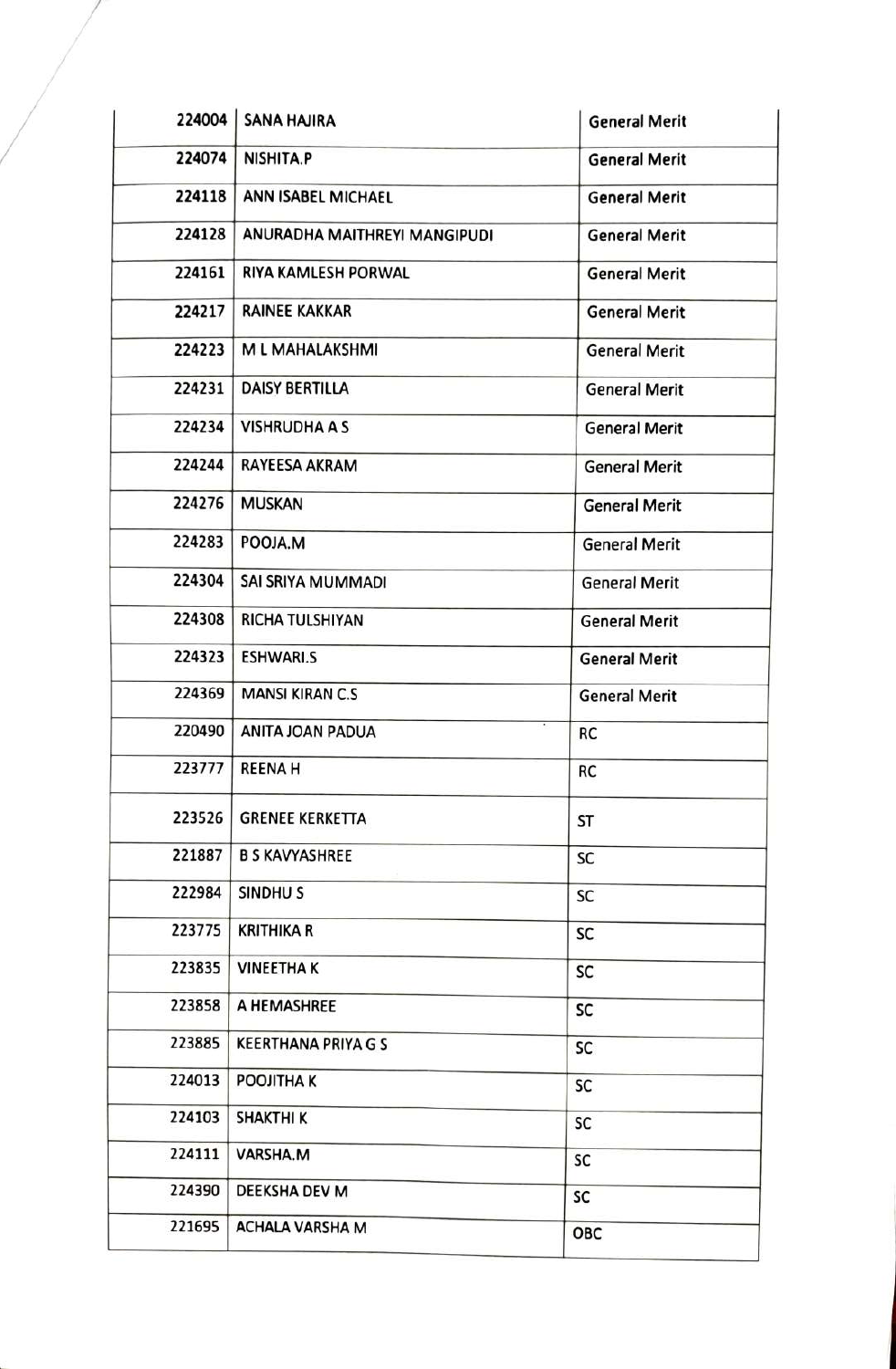| 223795 | <b>EPHSIBA ELIOT.A</b>  | OBC   |
|--------|-------------------------|-------|
| 224069 | <b>SUPRITHA P</b>       | ОВС   |
| 224125 | <b>PRAGATHI B</b>       | OBC   |
| 224140 | SHAFIYA KHANUM          | OBC   |
| 224213 | <b>GLADYS PRARTHANA</b> | OBC   |
| 224236 | <b>NAZIA D</b>          | OBC   |
| 224258 | N.DIMPLE                | OBC   |
| 224376 | JANE AISHWERYA.R        | OBC   |
| 222950 | <b>KAVANA R</b>         | CAT I |
| 224087 | <b>CHANDANA R</b>       | CAT I |
| 224261 | SHIVARANJINI R          | CAT I |
| 221246 | <b>SANJANA P</b>        | 3B    |
| 223239 | <b>SWATHIS</b>          | 3B    |
| 223880 | A P DEEKSHA             | 3B    |
| 224196 | S BHUMIKA PAWAR         | 3B    |
| 224268 | <b>ANUSHA A</b>         | 3B    |
| 222566 | <b>NIKHILA GOWDA</b>    | 3A    |
| 223882 | <b>NISHAL</b>           | 3A    |
| 224095 | <b>KN SHRADHA</b>       | 3A    |
|        | 220909 ALSANA NIZAM     | 2B    |
| 222925 | SANIYA TABASSUM         | 2B    |
| 223089 | <b>DANIYA AFNAN</b>     | 2B    |
| 223801 | SHANIFA                 | 2B    |
| 223964 | <b>FASIHA FATHIMA</b>   | 2B    |
| 224386 | T R AFSHA AIMAN         | 2B    |
| 223161 | <b>GANYAK</b>           | 2A    |
| 223829 | SNEHA.U                 | 2A    |
| 223909 | <b>LIKITHAT</b>         | 2A    |
| 223985 | PADMAVATHI.A            | 2A    |
| 224083 | FATHIMA MUSKAAN.M       | 2A    |